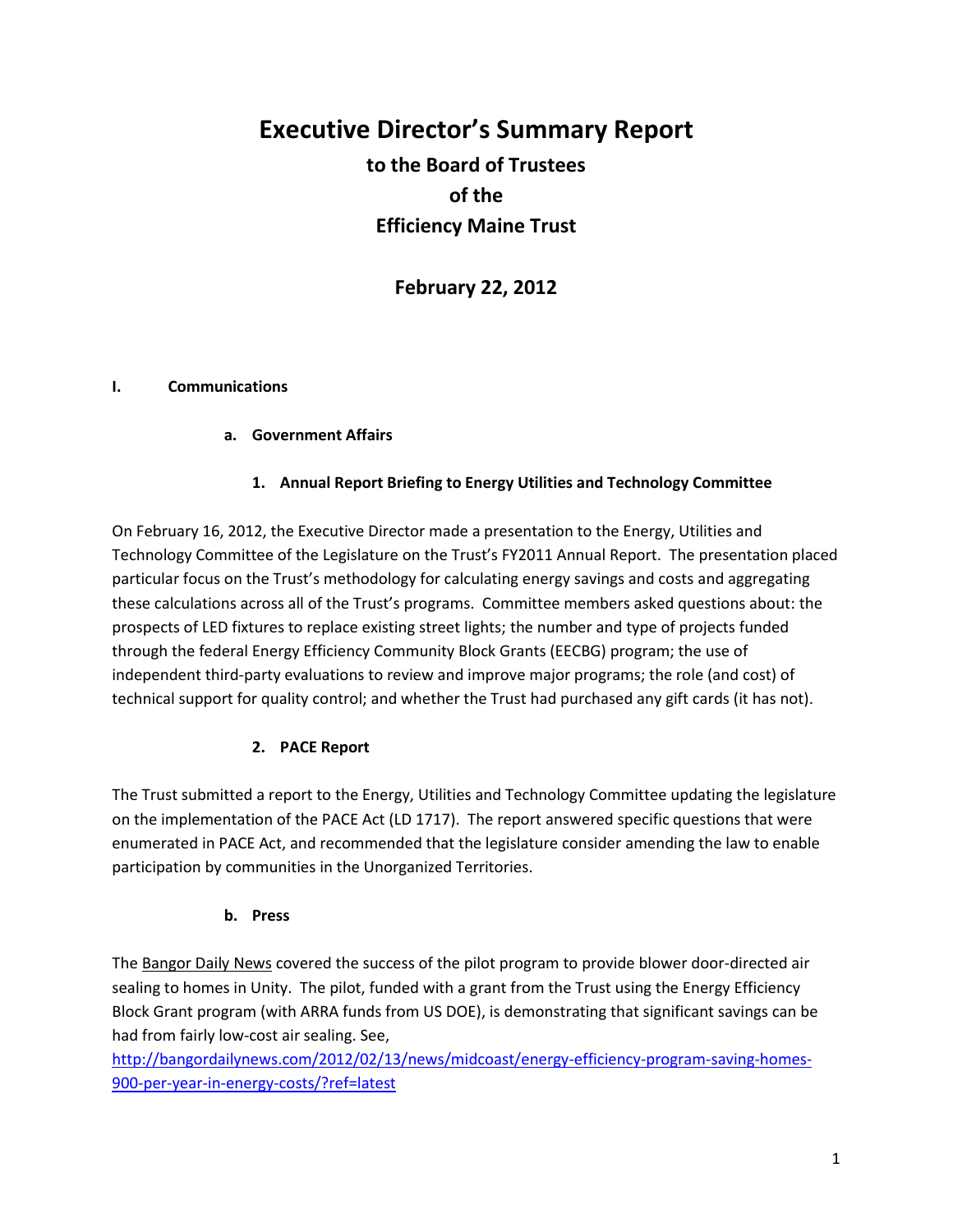MaineBiz covered several stories about projects by Efficiency Maine**.** Grants received from the Trust to provide energy upgrades at University of Southern Maine's Gorham campus, and at Irving Forest Products mill received favorable review, as did the announcement that PowerWise, a company based in Blue Hill, had won a competitive solicitation to manage an energy awareness project using smart meters and in-home monitors.

On February 3, 2012, the New York Times ran a story on the hardship of a Maine homeowner who heats an old, draft house with oil and, along with other Mainers, is receiving less from LIHEAP aide this year. The story also sheds light on the perspective of the small oil dealer who grapples with the decision about whether to extend credit to a low-income customer who is behind on their payments. The story can be found at:

http://www.nytimes.com/2012/02/04/us/maine-resident-struggles-to-heat-his-home.html? r=1.

The New York Times story generated considerable discussion in Maine weatherization circles, prompting several businesses to offer free services (an energy audit and insulation). Subsequently, MPBN ran a 40-minute interview with Dewitt Kimball and Josh Wojick, two of the more prolific BPI certified Participating Energy Advisors (auditors) involved in the HESP and PACE programs, who had offered their services to help the customer. Both advisors made frequent reference to the Efficiency Maine programs. The podcast recording of the show is at

<http://stream.publicbroadcasting.net/production/mp3/mpbc/local-mpbc-1003996.mp3>

# **c. Call Center**

- Call center saw record volumes this past month
	- 513/week versus an average of 263/week  $\bullet$
	- prior record was 418/week, achieved the previous week
- Call Center answered 93% of the calls within 20 seconds (goal = 80%)
- Call Center answered 93% of calls within 45 seconds (goal = 95%)
- Refrigerator Recycling Program drove 211 of the calls
- PACE drove 46 calls (down from 66 the prior week)
- Business Prescriptive Program drove 33 calls (second high week in a row)
- High electric bill complaints drove 30 calls (a spike agents recommend the Kill-A-Watt meter)
- This contract is under budget Year to Date.

# **II. Finance and Administration Highlights**

Staff has drafted an RFP for Audit Services that is expected to be issued this week.

Staff is hosting a field audit team from the US DOE Energy Efficiency Community Block Grant program.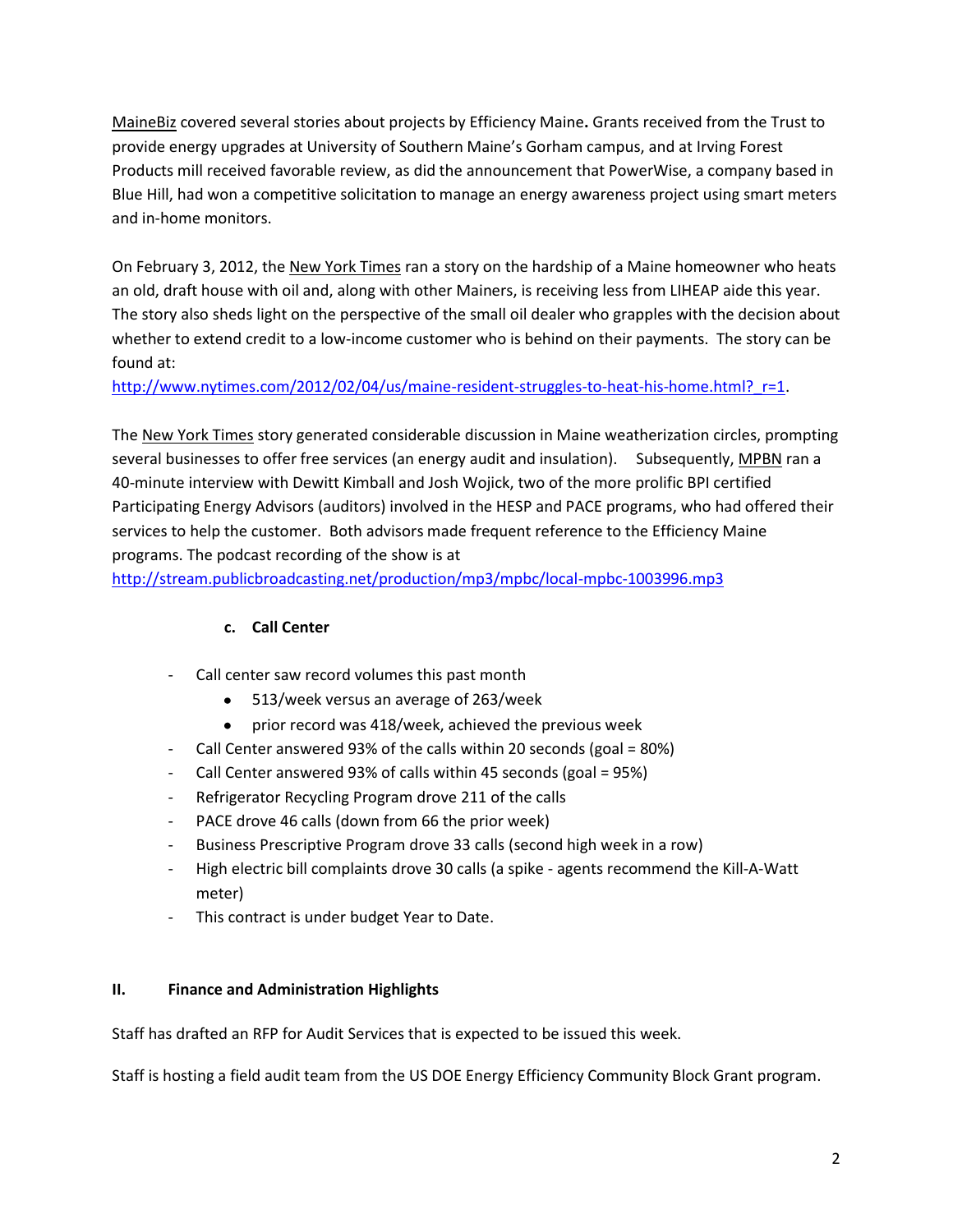# **III. Program Highlights**

# **a. Business Program**

The audit of the State House and parts of the Cross Office Building and the surrounding parking lots is complete. A final report of the audit is being presented to the Executive Director of the Legislative Council on February 24, which will be followed by a discussion of the recommendations and establishment of a plan to implement the steps preferred by the Executive Director.

In other highlights:

- January saw 238 projects completed by 212 customers for 2.5 million kWh in savings;
- Staff is meeting with the lighting contractor of the new ice arena in Gardner and looking at the possibility of using LED lights;
- Staff and Delivery Team are collaborating with WRBC architects on the the Portland Civic Center Renovation;
- Staff and Delivery Team are holding another QP Training on March 14 at the Fireside Inn, Auburn;
- Staff and Delivery Team are organizing a training for Plumbing/Heating contractors in Lewiston & Portland Market to push the Natural Gas Program.
- The forms for the Prescriptive Lighting Program now require contractors to indicate the actual fixture wattage for fixtures being replaced; having actual Baseline wattage will provide more accurate energy savings calculations.

# **b. Residential**

# **i. Low Income**

In the past month, Staff worked to enhance the criteria for screening and selecting multi-family units to be weatherized. While the primary focus is still electrically-heated homes and LIHEAP-eligible customers, development of the screening and selection criteria evolved in recent weeks to accept for weatherization units that use US Department of Agriculture or US Housing and Urban Development funds to pay for heat (in addition to LIHEAP).

The Trust contractors responsible for weatherizing low-income multi-family apartments have made site visits to 28 apartment buildings containing 364 low income units. The contractors have contacted and spoken to owners of 172 multi-family properties.

# **ii. Alternative Heating Options – Bangor Hydro Proposal**

The high price of oil continues to drive interest in weatherization and alternative heating options.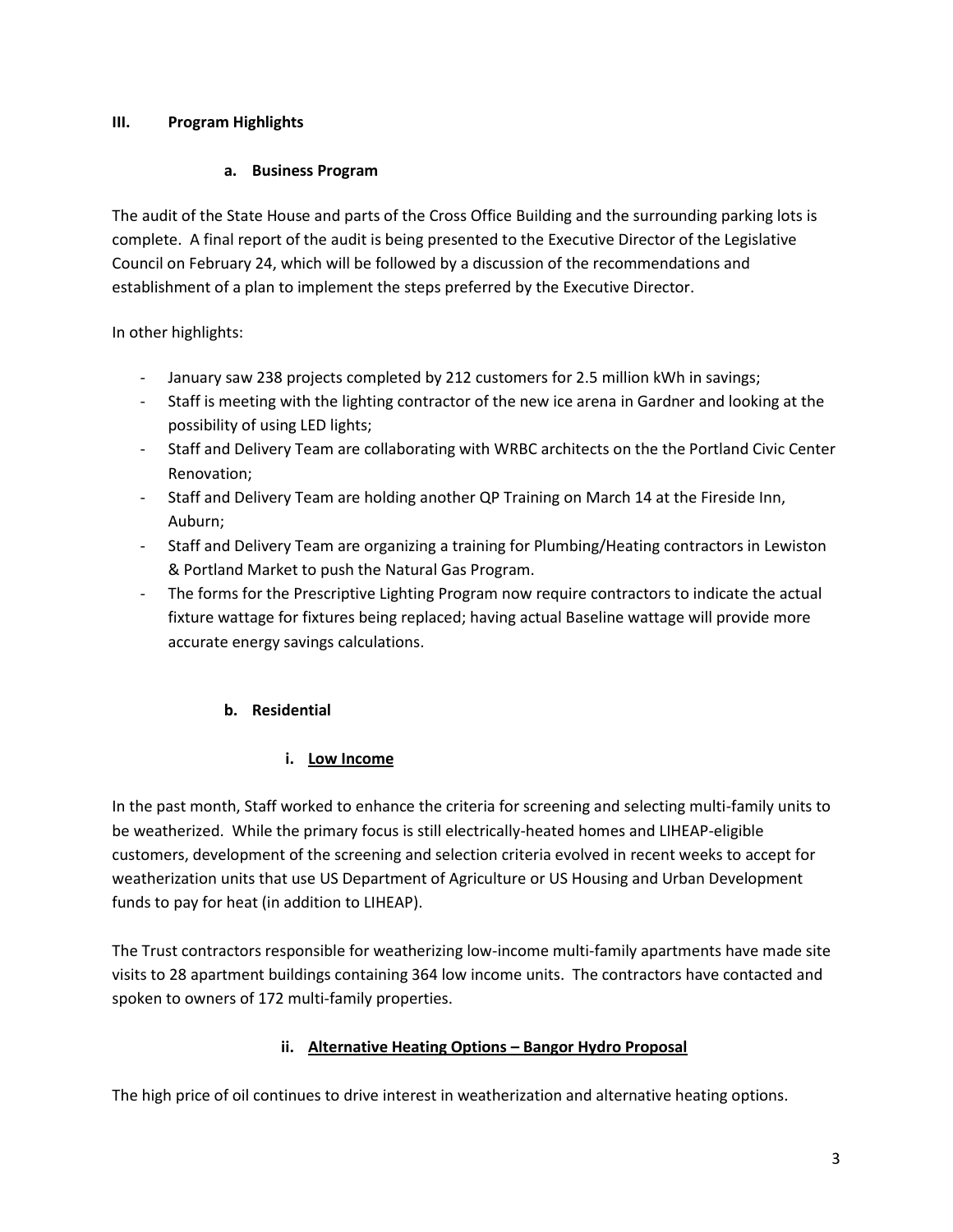#### Petroleum Heating Fuel Prices in Maine since 2000



Staff has continued conversations with providers of electric heat options and has modified the RFP for the Innovation Program - Round Two to specifically request proposals that will demonstrate alternative heating options.

The Staff has collected and reviewed literature on air source heat pumps and has commissioned analysis by the Delivery Team on the cost-effectiveness under various scenarios.

### **iii. Maine BetterBuildings Loan Program**

### Next Phase - PowerSaver Loans

- Staff is in negotiations with AFC First to develop contract terms for providing the PowerSavers Loan program to complement the PACE Loan Program.

### **iv. Residential Lighting and Appliance Program**

### Lighting

- Program delivery is proceeding at 101% of pace Year to Date
- The program is forecasting finishing at 108% of savings goal and at 100% of budget.
	- 1. Goal = 100,000,000 kWh/yr
	- 2. Forecast = 108,000,000 kWh/yr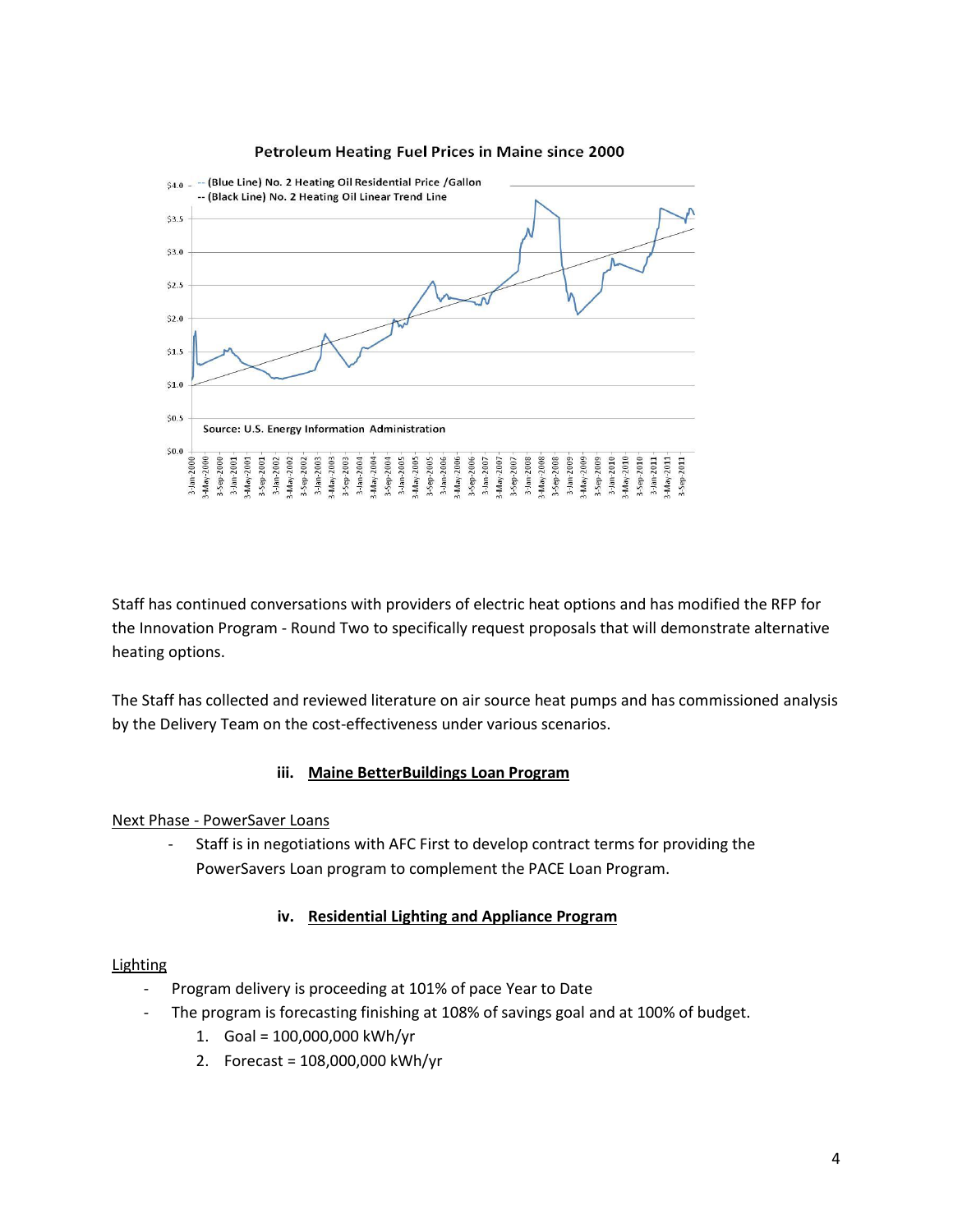

### Appliances

- The Appliance program is progressing 180% of pace Year To Date,
- The program forecasts finishing at 178% of savings goal
	- $\bullet$  $Goal = 3 GWh/yr$
	- Forecast finish = 5.5 GWh/year;  $\bullet$
- Program is introducing a pilot program of incentives for "smart power strip" pilot in select stores.